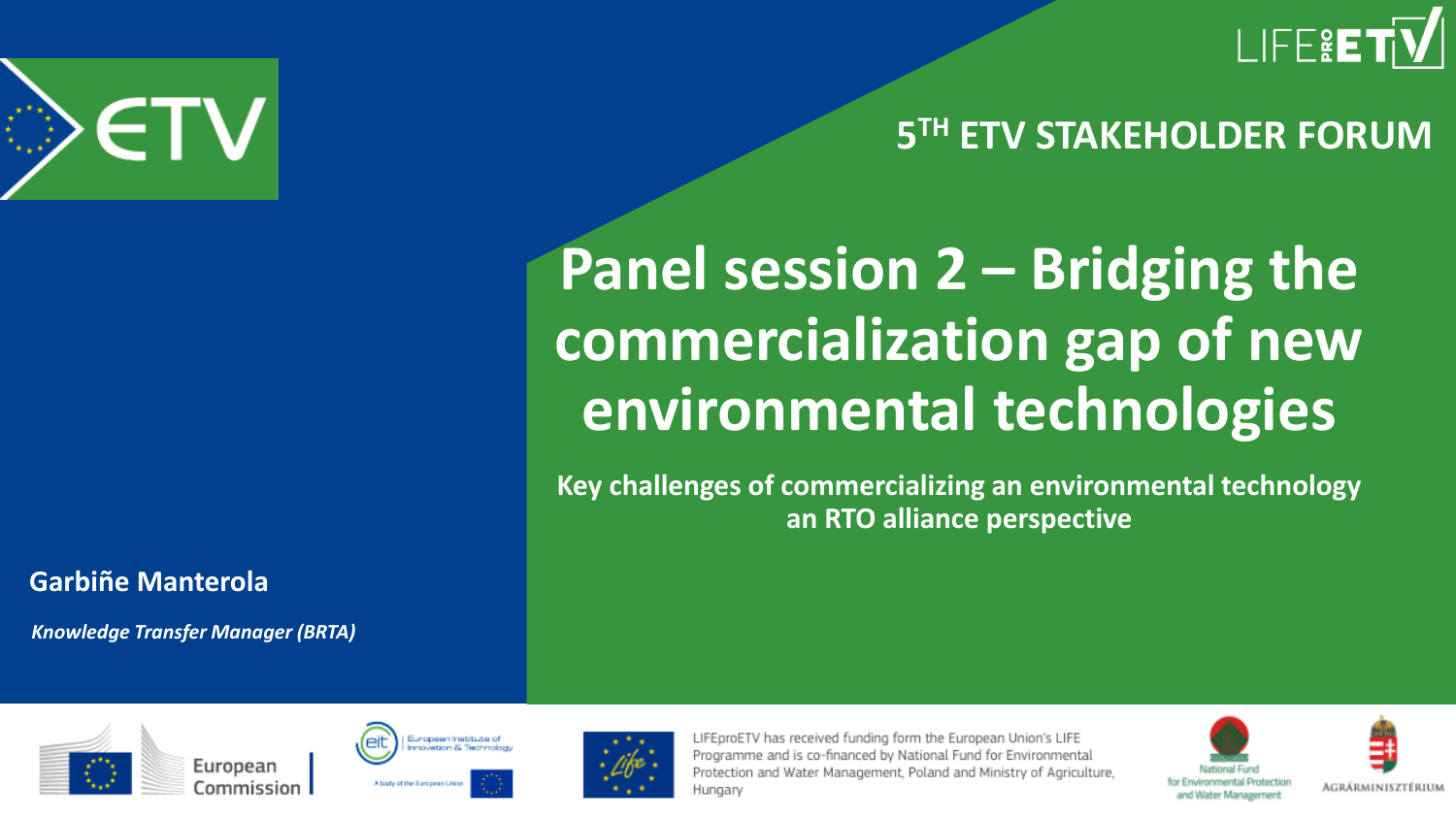

# **A BRTA perspective**

#### **Basque Research and Technology Alliance (Public-private entity)**



**Goal**: reinforce collaboration among centres to improve Tech Transfer

 $\circ$ Q **Dedicated taskforce with experts**







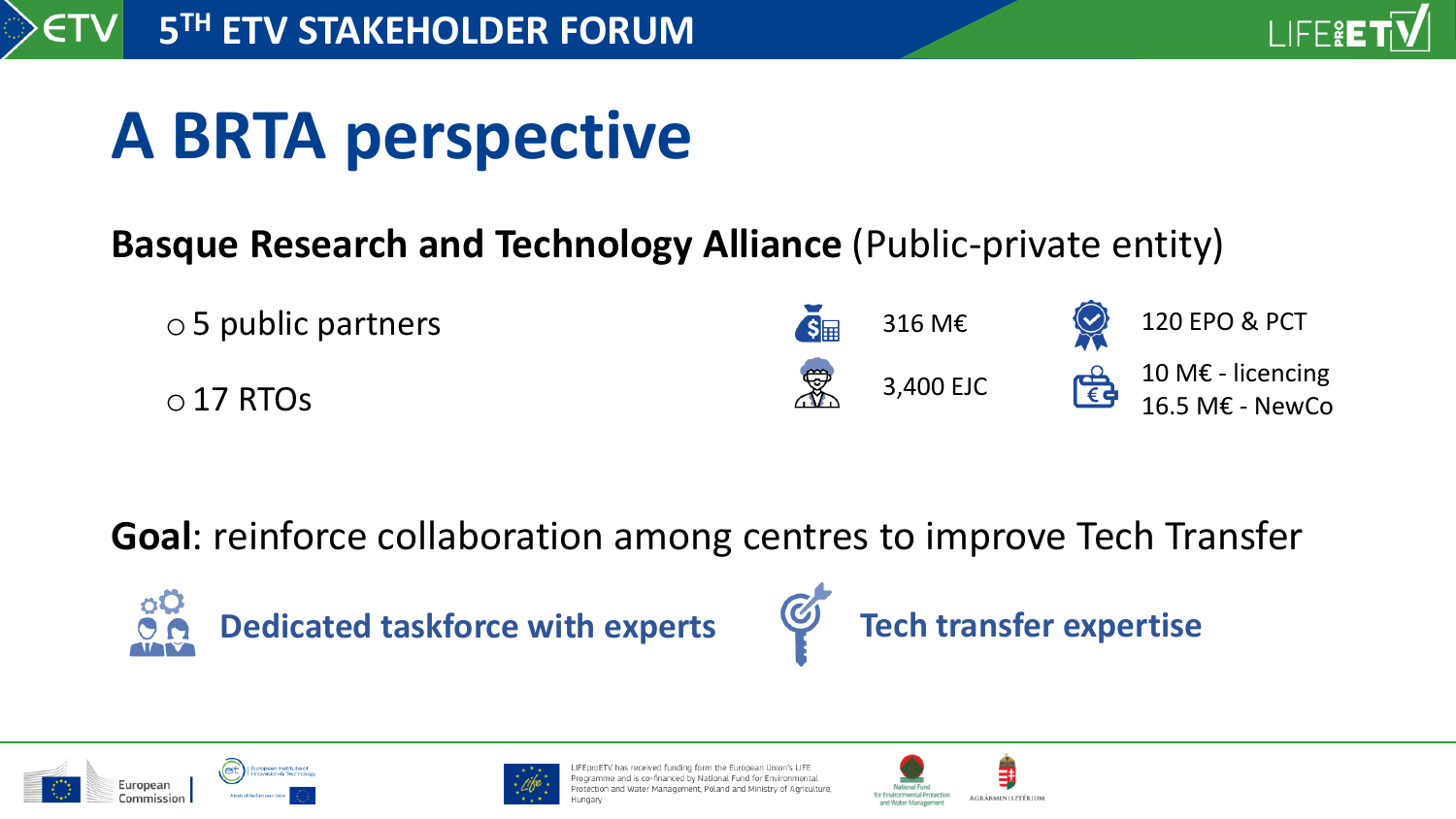

Technology transfer plays a **critical role** as global response to environmental and climate change challenges From Demo-scale 22 to full-scale application

#### Technology providers to prove

- Performance technical viability
- Benefits
	- o Business opportunity
	- o Environmental positive impacts
- Risk assessment







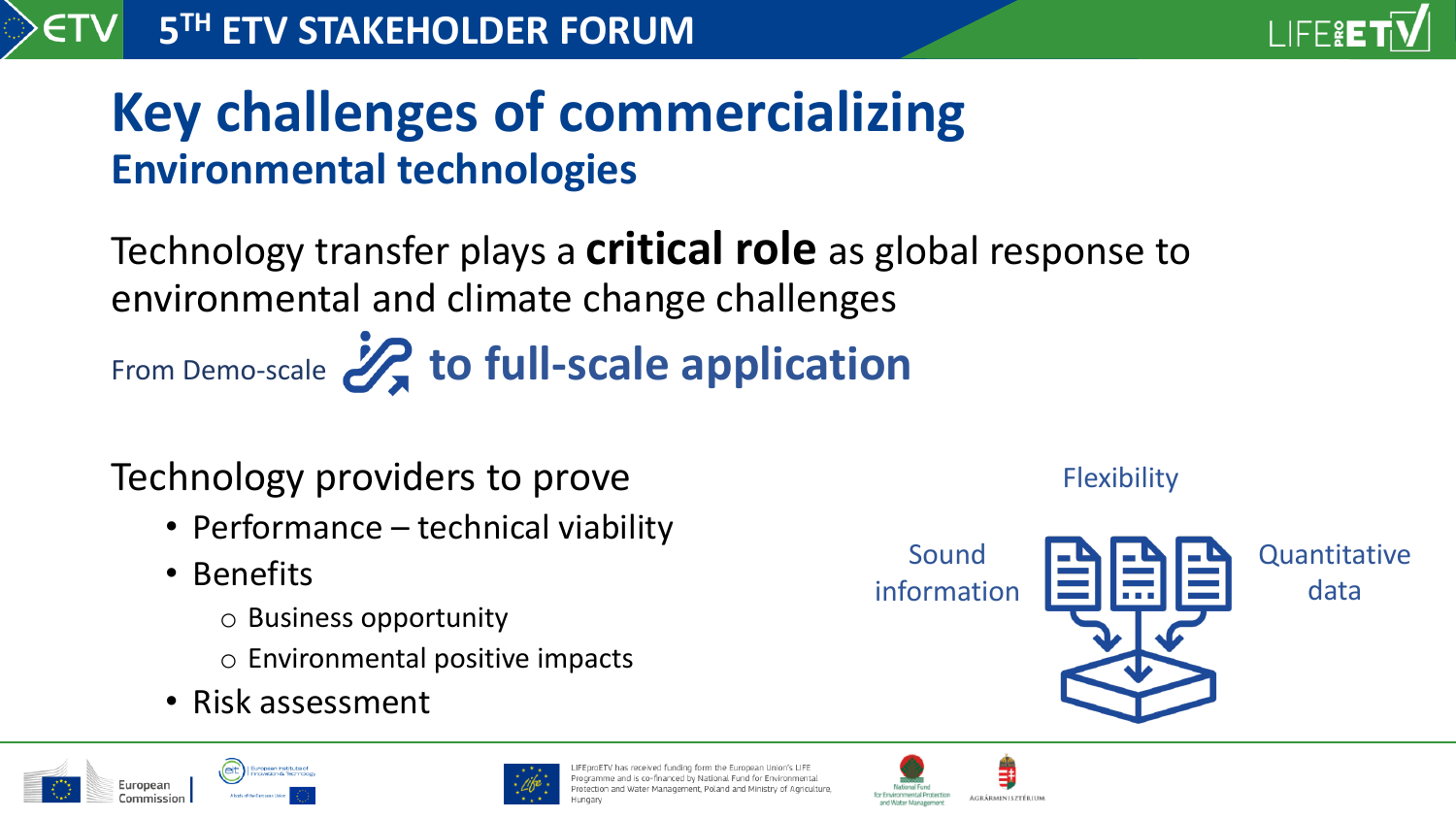



Mature certification schemes vs. ETV verification scheme

**About-to-market technologies** requires novel and particular performance parameters selection

- Identification of novel benefits
- Qualification and quantification of Risks
- Mature certification schemes vs. ETV verification scheme

**Independent** performance assessment





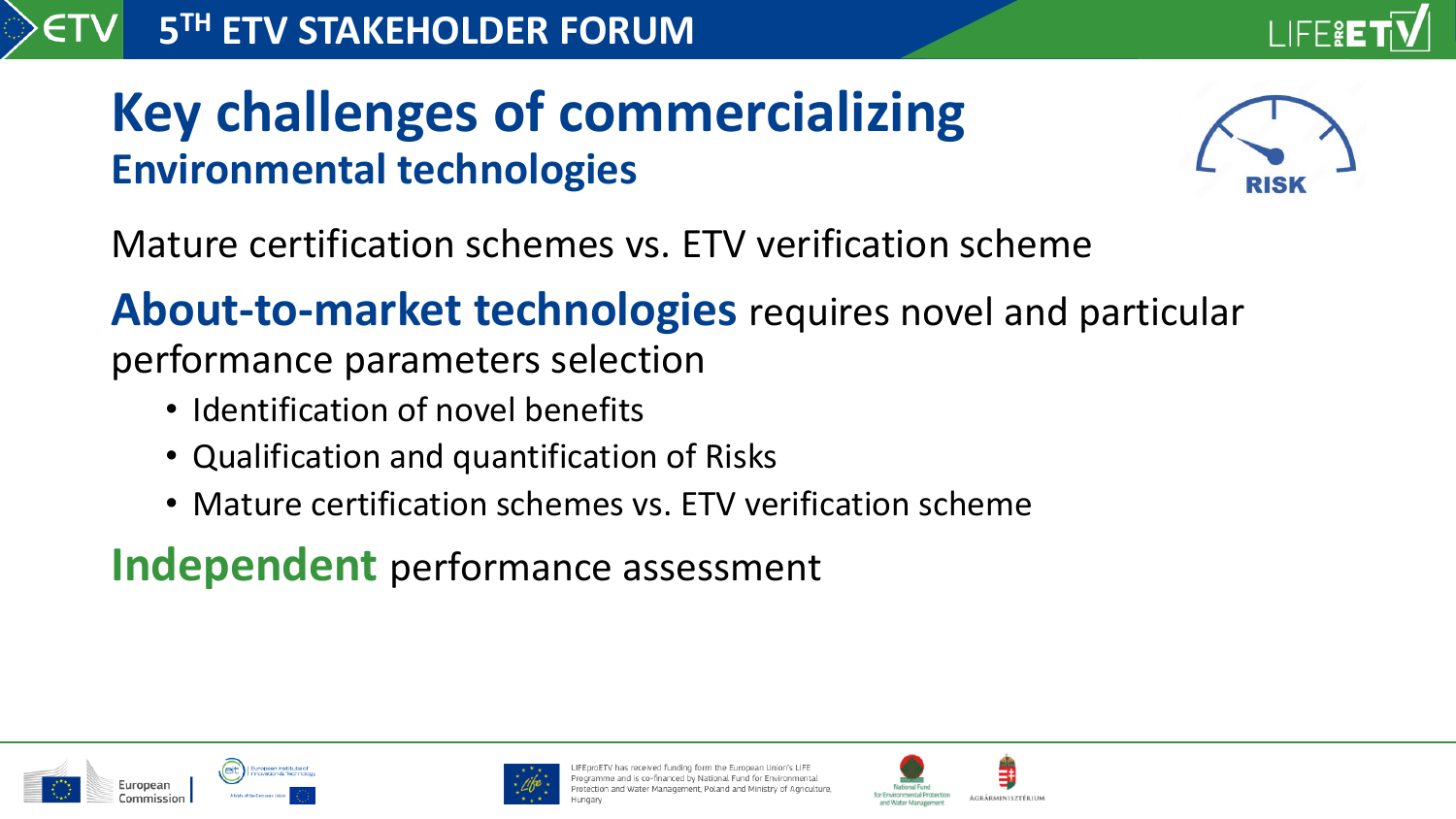

- Highly regulated areas
- Innovative technologies have difficulties to comply but environmental benefits should be prioritised: **flexibility**
- Stakeholder interaction and **common understanding** needed to build trust
	- Investors
	- Technology providers
	- Regulatory entities
	- Etc.